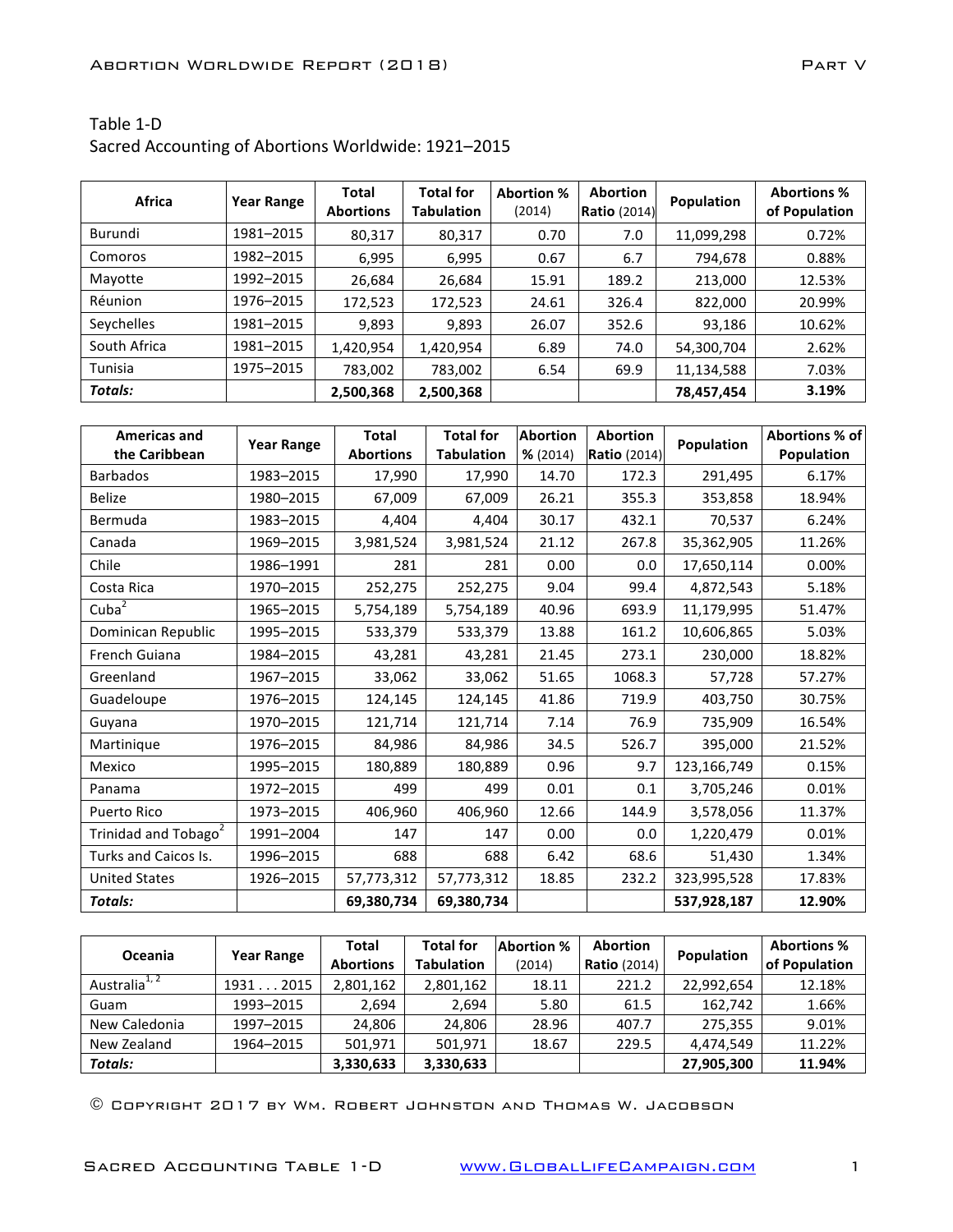| Table 1-D |  |
|-----------|--|
|           |  |

Sacred Accounting of Abortions Worldwide: 1921-2015

| Asia                              | <b>Year Range</b> | <b>Total</b><br><b>Abortions</b> | <b>Total for</b><br><b>Tabulation</b> | <b>Abortion</b> | <b>Abortion</b>     | Population    | <b>Abortions %</b> |
|-----------------------------------|-------------------|----------------------------------|---------------------------------------|-----------------|---------------------|---------------|--------------------|
| Armenia <sup>3, 4</sup>           |                   |                                  |                                       | % (2014)        | <b>Ratio</b> (2014) |               | of Population      |
|                                   | 1955-2015         | 1,754,753                        | 1,754,753                             | 21.77           | 278.3               | 3,051,250     | 57.51%             |
| Azerbaijan <sup>3, 4</sup>        | 1955-2015         | 2,493,367                        | 2,493,367                             | 13.77           | 159.6               | 9,872,765     | 25.26%             |
| Bahrain <sup>5</sup>              | 1976-2015         | 51,188                           | 51,188                                | 10.09           | 112.2               | 1,378,904     | 3.71%              |
| China, People's Rep. <sup>6</sup> | 1956-2015         | 381,356,112                      | 381,356,112                           | 28.43           | 397.2               | 1,373,541,278 | 27.76%             |
| China, Rep. (Taiwan)              | 19672015          | 1,072,428                        | 1,072,428                             | 14.01           | 163.0               | 23,464,787    | 4.57%              |
| Georgia <sup>3, 4, 8</sup>        | 1955-2015         | 2,901,057                        | 2,901,057                             | 35.57           | 552.0               | 4,928,052     | 58.87%             |
| Hong Kong                         | 1973-2015         | 630,105                          | 630,105                               | 14.26           | 166.3               | 7,167,403     | 8.79%              |
| India $\overline{a}$              | 1972-2015         | 24,341,196                       | 24,341,196                            | 2.77            | 28.5                | 1,266,883,598 | 1.92%              |
| Israel                            | 1977-2015         | 690,916                          | 690,916                               | 9.94            | 110.3               | 8,174,527     | 8.45%              |
| Japan <sup>14</sup>               | 1948-2015         | 39,083,620                       | 39,083,620                            | 15.34           | 181.3               | 126,702,133   | 30.85%             |
| Kazakhstan <sup>2, 4</sup>        | 1925 2015         | 16,187,942                       | 16,187,942                            | 17.31           | 209.3               | 18,360,353    | 88.17%             |
| Korea, Republic of <sup>7</sup>   | 1961-2015         | 18,370,733                       | 18,370,733                            | 20.17           | 252.6               | 50,924,172    | 36.07%             |
| Kyrgyzstan <sup>4, 5</sup>        | 1955-2015         | 2,502,779                        | 2,502,779                             | 8.23            | 89.7                | 5,727,553     | 43.70%             |
| Mongolia                          | 1984-2015         | 477,309                          | 477,309                               | 18.10           | 220.9               | 3,031,330     | 15.75%             |
| Nagorno-Karabakh <sup>1, 9</sup>  | 1996-2015         | 24,188                           | 24,188                                | 21.90           | 280.5               | 146,600       | 16.50%             |
| Qatar                             | 1983-2015         | 2,533                            | 2,533                                 | 0.39            | 3.9                 | 2,258,283     | 0.11%              |
| Singapore                         | 1966-2015         | 669,257                          | 669,257                               | 16.78           | 201.6               | 5,781,728     | 11.58%             |
| Tajikistan <sup>4</sup>           | 1955-2015         | 1,773,306                        | 1,773,306                             | 5.48            | 57.9                | 8,330,946     | 21.29%             |
| Turkey <sup>1, 7</sup>            | 1965-2015         | 5,407,300                        | 5,407,300                             | 3.60            | 37.4                | 80,274,604    | 6.74%              |
| Turkmenistan <sup>4</sup>         | 1955-2015         | 1,527,356                        | 1,527,356                             | 10.68           | 119.6               | 5,291,317     | 28.87%             |
| Uzbekistan <sup>4</sup>           | 1955-2015         | 6,842,296                        | 6,842,296                             | 5.45            | 57.6                | 29,473,614    | 23.21%             |
| Vietnam <sup>1, 2, 6</sup>        | 1971-2015         | 26,725,659                       | 26,725,659                            | 15.33           | 181.0               | 95,261,021    | 28.06%             |
| <b>Totals:</b>                    |                   | 534,885,400                      | 534,885,400                           |                 |                     | 3,130,026,218 | 17.09%             |

| <b>Europe</b>                        | <b>Year Range</b> | Total<br><b>Abortions</b> | <b>Total for</b><br><b>Tabulation</b> | <b>Abortion %</b><br>(2014) | Abortion<br><b>Ratio</b> (2014) | Population | <b>Abortions %</b><br>of Population |
|--------------------------------------|-------------------|---------------------------|---------------------------------------|-----------------------------|---------------------------------|------------|-------------------------------------|
| Albania                              | 1975-2015         | 553,348                   | 553,348                               | 4.48                        | 47.0                            | 3,038,594  | 18.21%                              |
| Austria                              | 1974-2015         | 184,723                   | 184,723                               | 1.56                        | 15.8                            | 8,711,770  | 2.12%                               |
| Belarus <sup>4</sup>                 | 1954-2015         | 9,360,409                 | 9,360,409                             | 17.31                       | 209.4                           | 9,570,376  | 97.81%                              |
| Belgium                              | 1979-2015         | 543,310                   | 543,310                               | 14.56                       | 170.4                           | 11,409,077 | 4.76%                               |
| Bosnia and Herzeg. <sup>5, 10</sup>  | 1960-2015         | 1,414,626                 | 1,414,626                             | 6.01                        | 64.0                            | 3,861,912  | 36.63%                              |
| <b>Bulgaria</b>                      | 1953-2015         | 5,881,144                 | 5,881,144                             | 29.40                       | 416.4                           | 7,144,653  | 82.32%                              |
| Croatia <sup>2, 5, 10</sup>          | 1960-2015         | 1,444,969                 | 1,444,969                             | 7.09                        | 76.3                            | 4,313,707  | 33.50%                              |
| Czech Republic <sup>11</sup>         | 1950-2015         | 3,351,077                 | 3,351,077                             | 16.62                       | 199.3                           | 10,644,842 | 31.48%                              |
| Czechoslovakia <sup>12</sup>         | 1950-1992         | 3,688,030                 | 36,489                                | na                          | na                              | na         | na                                  |
| Denmark                              | 1937-2015         | 965,023                   | 965,023                               | 20.98                       | 265.5                           | 5,593,785  | 17.25%                              |
| 13<br>East Germany                   | 1945-1990         | 1,820,400                 | 1,820,400                             | na                          | na                              | na         | na                                  |
| Estonia <sup>2, 4, 5</sup>           | 1954-2015         | 1,545,358                 | 1,545,358                             | 27.35                       | 376.4                           | 1,258,545  | 122.79%                             |
| Faeroe Islands                       | 1966-2015         | 1,929                     | 1,929                                 | 4.48                        | 46.9                            | 50,456     | 3.82%                               |
| Finland                              | 1950-2015         | 704,581                   | 704,581                               | 14.62                       | 171.2                           | 5,498,211  | 12.81%                              |
| France $2, 14$                       | 19362015          | 7,677,656                 | 7,677,656                             | 21.42                       | 272.6                           | 62,814,233 | 12.22%                              |
| 22<br>France + overseas <sup>4</sup> | 19362015          | 8,129,275                 |                                       |                             |                                 | 64,877,983 | 12.53%                              |
| Germany <sup>2, 15</sup>             | 1927-2015         | 4,307,698                 | 4,307,698                             | 12.24                       | 139.5                           | 80,722,792 | 5.34%                               |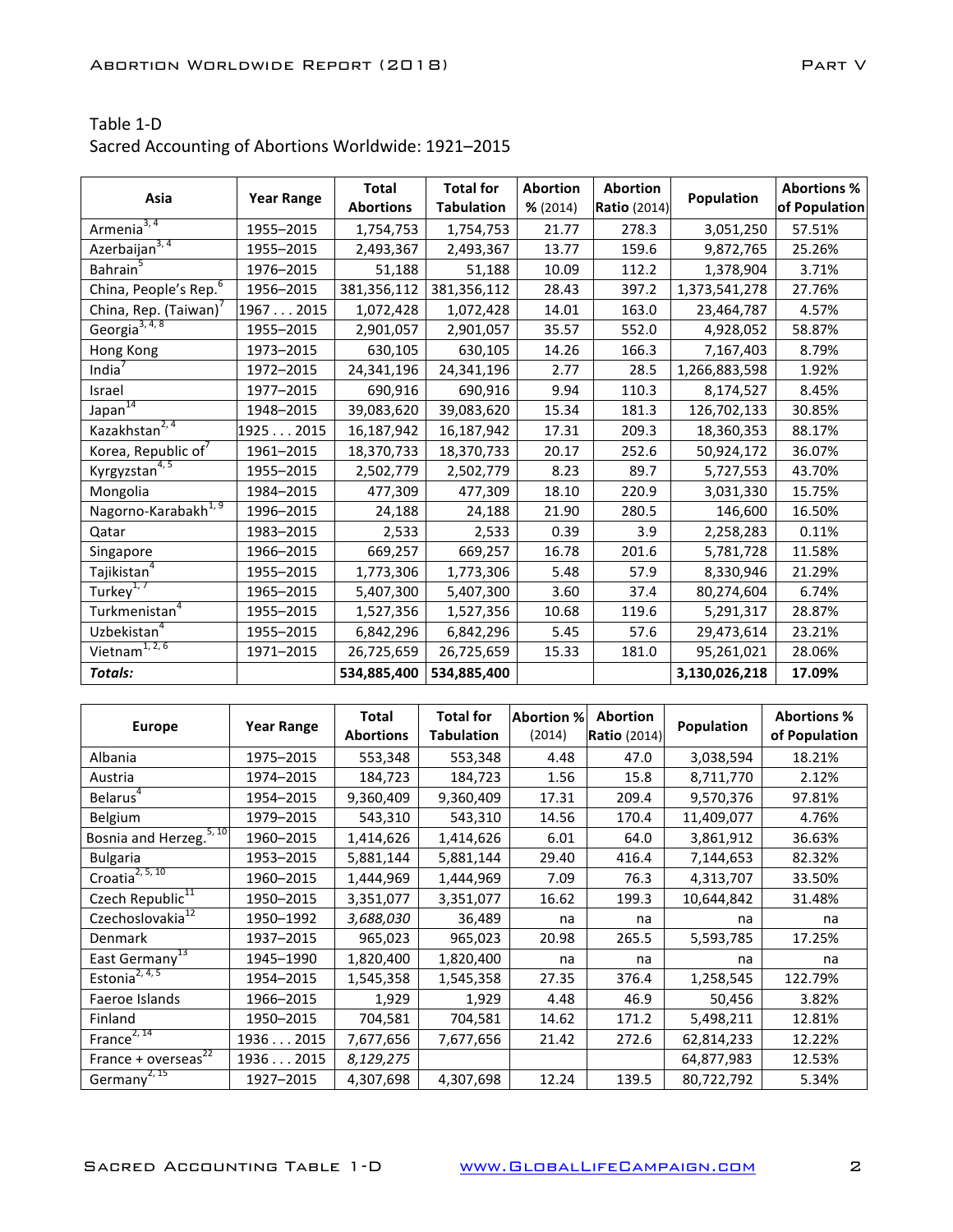| Table 1-D                                           |  |
|-----------------------------------------------------|--|
| Sacred Accounting of Abortions Worldwide: 1921-2015 |  |

| <b>Europe</b> (continued)              | <b>Year Range</b> | <b>Total</b><br><b>Abortions</b> | <b>Total for</b><br><b>Tabulation</b> | <b>Abortion</b><br>% (2014) | <b>Abortion</b><br><b>Ratio</b> (2014) | Population  | Abortions % of<br>Population |
|----------------------------------------|-------------------|----------------------------------|---------------------------------------|-----------------------------|----------------------------------------|-------------|------------------------------|
| Greece                                 | 1950-2015         | 623,823                          | 623,823                               | 16.04                       | 191.0                                  | 10,773,253  | 5.79%                        |
| Guernsey <sup>16, 18</sup>             | 1968-2015         | 5,515                            | 2,137                                 | 16.06                       | 191.4                                  | 66,297      | 8.32%                        |
| Hungary                                | 1949-2015         | 5,980,790                        | 5,980,790                             | 25.93                       | 350.2                                  | 9,874,784   | 60.57%                       |
| Iceland                                | 1960-2015         | 33,648                           | 33,648                                | 17.86                       | 217.4                                  | 335,878     | 10.02%                       |
| Ireland $17,18$                        | 1968-2015         | 183,265                          | in U.K.                               | 5.27                        | 55.6                                   | 4,952,473   | 3.70%                        |
| Isle of Man <sup>16, 18</sup>          | 1968-2015         | 6,164                            | 5                                     | 10.06                       | 111.8                                  | 88,195      | 6.99%                        |
| Italy                                  | 1975-2015         | 5,988,295                        | 5,988,295                             | 16.25                       | 194.1                                  | 62,007,540  | 9.66%                        |
| $Jersey^{16, 18}$                      | 1968-2015         | 12,736                           | 6,515                                 | 14.51                       | 169.7                                  | 98,069      | 12.99%                       |
| Kosovo <sup>5, 10</sup>                | 1960-2015         | 303,628                          | 303,628                               | 1.23                        | 12.5                                   | 1,883,018   | 16.12%                       |
| Latvia $4$                             | 1923 2015         | 2,420,671                        | 2,420,671                             | 19.65                       | 244.6                                  | 1,965,686   | 123.15%                      |
| Lithuania <sup>4</sup>                 | 1955-2015         | 1,882,265                        | 1,882,265                             | 14.33                       | 167.3                                  | 2,854,235   | 65.95%                       |
| Macedonia <sup>5, 10</sup>             | 1960-2015         | 839,633                          | 839,633                               | 16.68                       | 200.1                                  | 2,100,025   | 39.98%                       |
| Malta $\overline{^{17,18}}$            | 1981-2015         | 1,876                            | in $U.K.$                             | 1.27                        | 12.9                                   | 415,196     | 0.45%                        |
| Moldova, Rep. of <sup>3, 4</sup>       | 1955-2015         | 3,675,657                        | 3,675,657                             | 26.51                       | 360.7                                  | 3,510,485   | 104.71%                      |
| Montenegro <sup>5, 10</sup>            | 1960-2015         | 222,249                          | 222,249                               | 14.21                       | 165.7                                  | 644,578     | 34.48%                       |
| Netherlands <sup>19</sup>              | 1970-2015         | 1,738,020                        | 1,738,020                             | 14.77                       | 173.3                                  | 17,016,967  | 10.21%                       |
| Norway                                 | 1954-2015         | 717,978                          | 717,978                               | 19.22                       | 238.0                                  | 5,265,158   | 13.64%                       |
| Poland                                 | 1955-2015         | 6,292,875                        | 6,292,875                             | 0.26                        | 2.6                                    | 38,523,261  | 16.34%                       |
| Portugal <sup>2</sup>                  | 1984-2015         | 167,263                          | 167,263                               | 16.41                       | 196.4                                  | 10,833,816  | 1.54%                        |
| Romania                                | 1957-2015         | 22,870,221                       | 22,870,221                            | 28.87                       | 405.9                                  | 21,599,736  | 105.88%                      |
| <b>Russian Federation</b> <sup>4</sup> | 19212015          | 216,532,526                      | 216,532,526                           | 32.32                       | 477.6                                  | 142,355,415 | 152.11%                      |
| Serbia <sup>5, 20</sup>                | 1948-2015         | 6,511,845                        | 6,511,845                             | 16.11                       | 192.1                                  | 7,143,921   | 91.15%                       |
| Slovakia <sup>11</sup>                 | 1950-2015         | 1,494,151                        | 1,494,151                             | 16.13                       | 192.3                                  | 5,445,802   | 27.44%                       |
| Slovenia <sup>5, 10</sup>              | 1955-2015         | 601,568                          | 601,568                               | 16.10                       | 191.8                                  | 1,978,029   | 30.41%                       |
| Spain                                  | 1985-2015         | 2,116,952                        | 2,116,952                             | 18.20                       | 222.5                                  | 48,563,476  | 4.36%                        |
| Sweden                                 | 1938-2015         | 1,652,718                        | 1,652,718                             | 24.17                       | 318.8                                  | 9,880,604   | 16.73%                       |
| Switzerland                            | 1937-2015         | 918,667                          | 918,667                               | 10.93                       | 122.7                                  | 8,179,294   | 11.23%                       |
| Transnistria <sup>1, 9</sup>           | 2000-2015         | 78,821                           | 78,821                                | 39.85                       | 662.5                                  | 475,665     | 16.57%                       |
| Ukraine $3, 4, 8$                      | 19242015          | 52,074,131                       | 52,074,131                            | 19.95                       | 249.2                                  | 45,553,000  | 114.32%                      |
| U.S.S.R. <sup>2, 5, 12, 21</sup>       | 1921-1991         | 278,526,753                      | 22,505,996                            | na                          | na                                     | na          | na                           |
| United Kingdom <sup>2, 19</sup>        | 1930-2015         | 8,709,751                        | 8,709,751                             | 20.64                       | 260.0                                  | 64,430,428  | 13.52%                       |
| Yugoslavia <sup>1, 12</sup>            | 1948-1991         | 9,485,951                        | 87,426                                | na                          | na                                     | na          | na                           |
| Totals:                                |                   |                                  | 406,842,965                           |                             |                                        | 743,447,237 | 54.72%                       |

| <b>World Summary</b><br>of Nations in AWR | <b>Total Abortions</b><br>for Tabulation | <b>Population of Nations</b><br>in Report | <b>Total Abortions as %</b><br>of Population of the 100 |
|-------------------------------------------|------------------------------------------|-------------------------------------------|---------------------------------------------------------|
| Africa                                    | 2,500,368                                | 78,457,454                                | 3.19%                                                   |
| Americas and the Caribbean                | 69,380,734                               | 537,928,187                               | 12.90%                                                  |
| Asia                                      | 534,885,400                              | 3,130,026,218                             | 17.09%                                                  |
| Europe                                    | 406,842,965                              | 743,447,237                               | 54.72%                                                  |
| Oceania                                   | 3,330,633                                | 27,905,300                                | 11.94%                                                  |
| <b>Total 100 Nations:</b>                 | 1,016,940,100                            | 4,517,764,396                             | 22.51%                                                  |